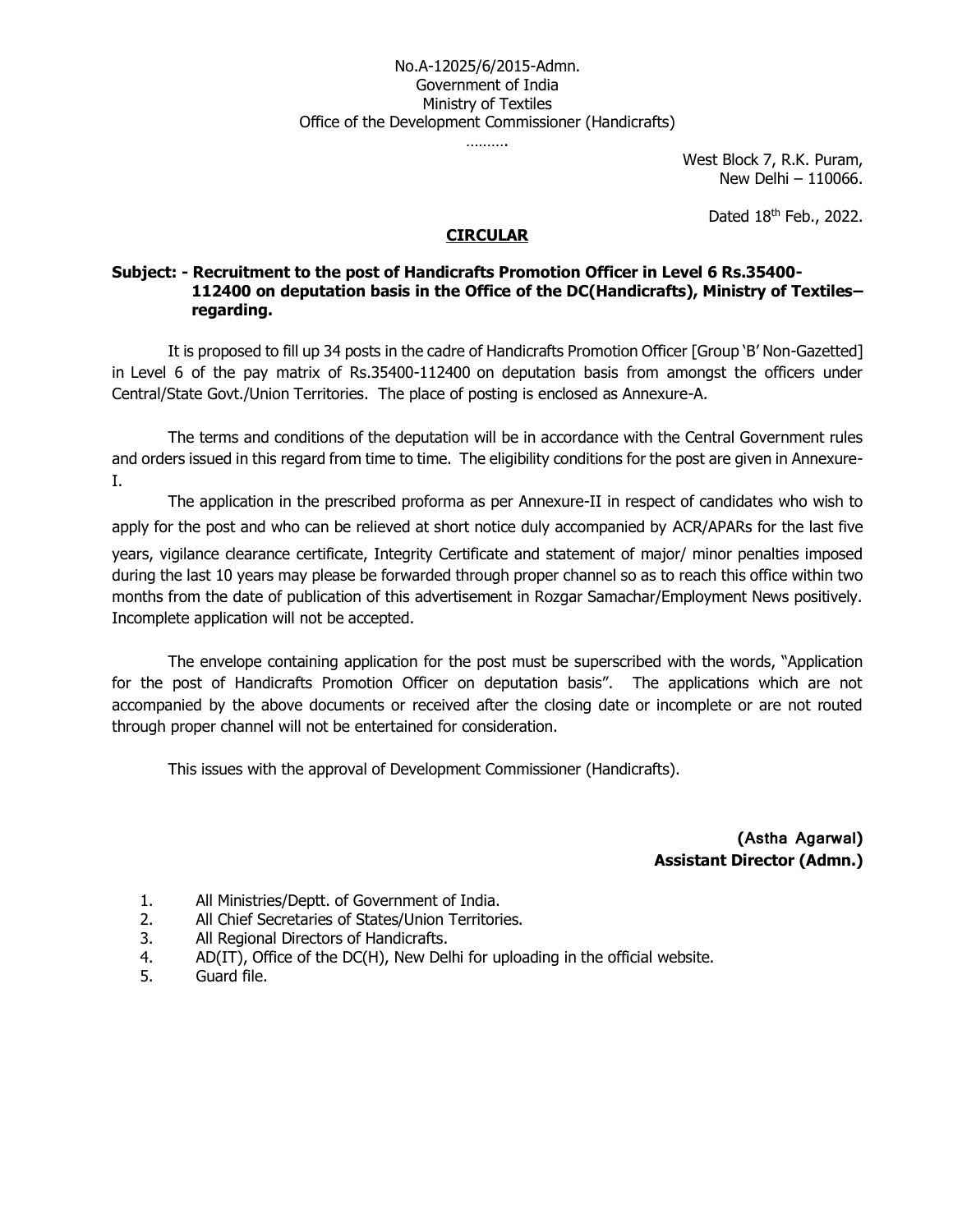#### **Annexure-A**

| S.No.            | <b>Place of Posting</b> | <b>Number of Posts</b> |
|------------------|-------------------------|------------------------|
| 1.               | New Delhi               | 02                     |
| 2.               | Udaipur                 | 01                     |
| $\overline{3}$ . | Rewari                  | 01                     |
| $\overline{4}$ . | Udhampur                | 01                     |
| $\overline{5}$ . | Jodhpur                 | 01                     |
| 6.               | Mumbai                  | 02                     |
| 7.               | Panaji, Goa             | 01                     |
| 8.               | Aurangabad              | 01                     |
| 9.               | Jagdalpur               | 01                     |
| 10.              | Nagpur                  | 01                     |
| 11.              | Agartala                | 02                     |
| 12.              | Gangtok                 | 02                     |
| 13.              | Aizawl                  | 02                     |
| 14.              | Imphal                  | 02                     |
| 15.              | Kohima                  | 01                     |
| 16.              | Itanagar                | 01                     |
| 17.              | Bhubaneswar             | 01                     |
| 18.              | Chennai                 | 01                     |
| 19.              | Bengaluru               | 01                     |
| 20.              | Mysuru                  | 01                     |
| 21.              | Dharwad                 | 01                     |
| 22.              | Vijayawada              | 01                     |
| 23.              | Tirupati                | 01                     |
| 24.              | Warangal                | 02                     |
| 25.              | Hyderabad               | 02                     |
| 26.              | Port Blair              | 01                     |
|                  | <b>TOTAL</b>            | 34                     |

# **Vacancy Position of Handicrafts Promotion Officer**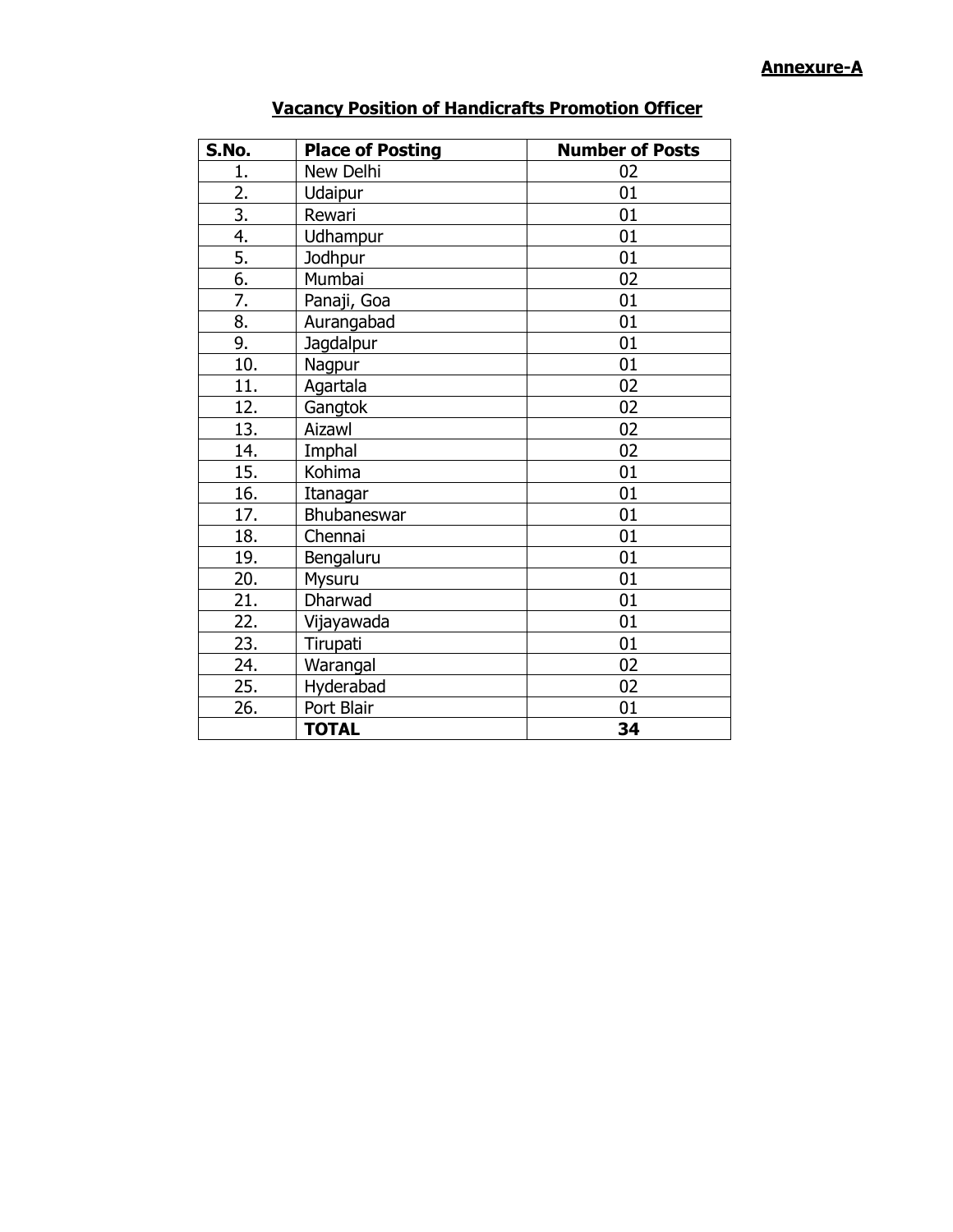#### **ANNEXURE-I**

# **ELIGIBILITY CONDITIONS FOR THE POST OF HANDICRAFTS PROMOTION OFFICER IN LEVEL 6 OF THE PAY MATRIX OF Rs.35400-112400 IN THE OFFICE OF THE DEVELOPMENT COMMISSIONER (HANDICRAFTS), MINISTRY OF TEXTILES ON DEPUTATION BASIS.**

1. Name of the Post : HANDICRAFTS PROMOTION OFFICER

- 2. Scale of Pay : Level 6 [Rs.35400-112400]
- 3. Essential Qualifications : Officers under Central Government or State Governments or Union Territory Administrations or public sector undertakings or Universities or recognized research institutions or semi-Government or autonomous bodies or statutory organisations:
- (a) (i) holding analogous post on regular basis in the parent cadre or department; or
	- (ii) with six years' service in the grade rendered after appointment thereto on a regular basis in posts in the pay band-1, Rs.5200-20200/- with grade pay of Rs.2800 or equivalent in the parent cadre or department; and
- (b) possessing the educational qualifications –

Bachelor's Degree in Design or Fine Arts (Fashion or Textile or Apparel Production) of four years' duration from a recognised University or institute with one-year experience in field of handicrafts or cottage or small scale industry;

or

Diploma in Fine Arts (Fashion or Textile Design) of three years' duration from a recognized University or Board or institute plus two years' experience in field of handicrafts or cottage or small scale industry.

#### **NOTE :**

- 1. The Departmental Officers in the feeder category who are in the direct line of promotion shall not be eligible for consideration on deputation. Similarly, deputationists shall not be eligible for consideration for appointment by promotion.
- 2. The period of deputation (including short term contract) including period of deputation (including short term contract) in another ex-cadre post held immediately preceding this appointment in the same or some other organization or department of the Central Government shall ordinarily not to exceed three years.
- 3. The maximum age limit for appointment by deputation (including short term contract) shall not be exceeding 56 years as on the closing date of receipt of applications.
- 4. For the purpose of appointment on deputation/absorption basis, the service rendered on a regular basis by an officer prior to the  $1<sup>st</sup>$  January, 2006 or the date from which the revised pay structure based on the recommendations of the  $6<sup>th</sup>$  CPC has been extended shall be deemed to be service rendered in the corresponding grade pay or pay scale extended based on the recommendations of the said Pay Commission except where there has been merger of more than one pre-revised scale of pay into one grade with a common grade pay or pay scale and where this benefit will extend only for the post(s) for which that grade pay or pay scale is the normal replacement grade without any upgradation.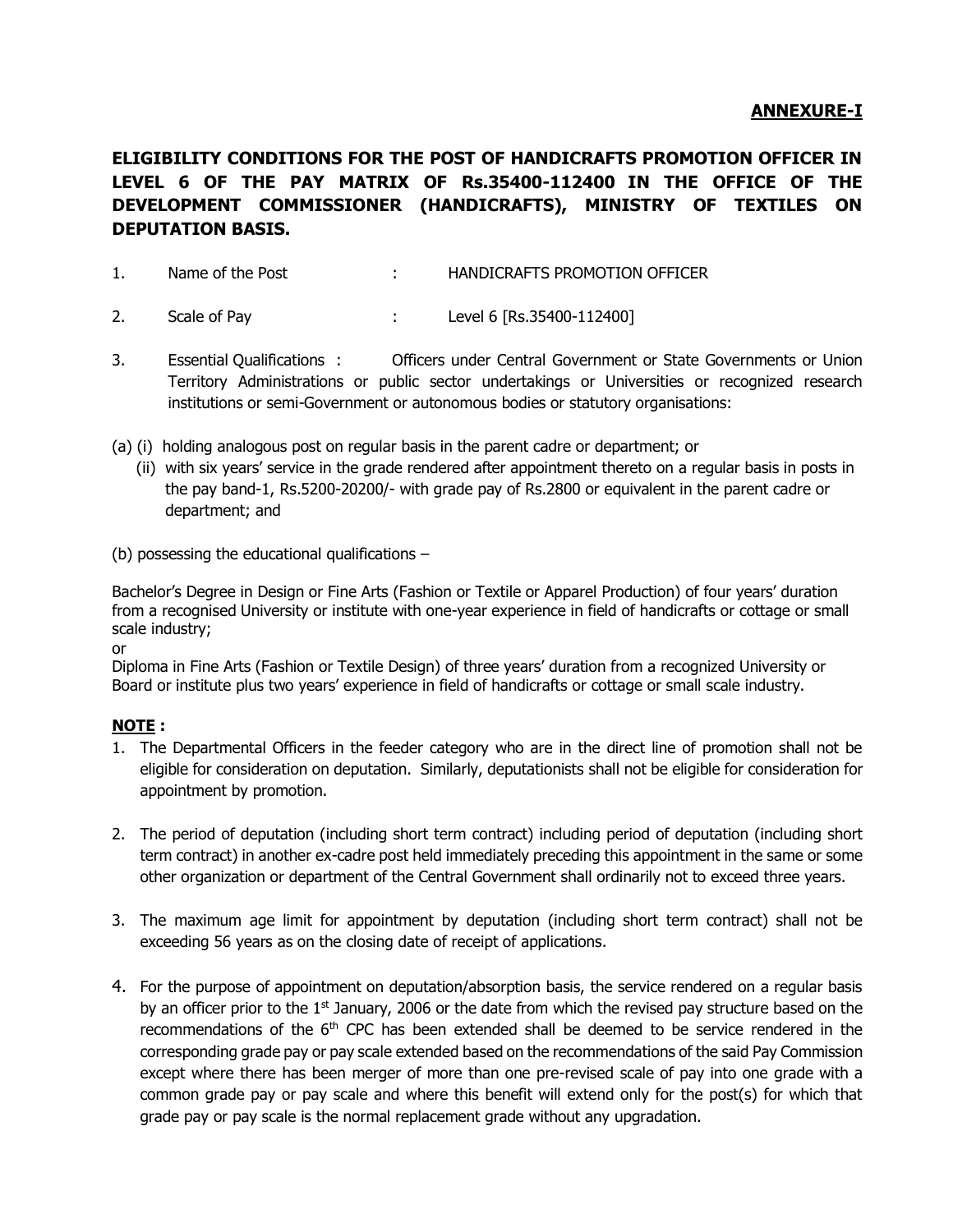# **APPLICATION FORM FOR THE POST OF HANDICRAFTS PROMOTION OFFICER IN LEVEL 6 [Rs.35400-112400] IN THE OFFICE OF THE DEVELOPMENT COMMISSIONER (HANDICRAFTS), MINISTRY OF TEXTILES.**

- 1. Full Name of the candidate : (in capital letters)
- 2. Date of Birth : the state of Birth and the state of Birth in the state of  $\mathbb{R}^2$  in the state of  $\mathbb{R}^2$  in the state of  $\mathbb{R}^2$  in the state of  $\mathbb{R}^2$  in the state of  $\mathbb{R}^2$  in the state of  $\mathbb{R}^2$ (In Christian Era)
- 3. Date of retirement under Central : Government Rules
- 4. Educational Qualifications :
- 5. Post held
	- (a) Name of the present post : and Service
	- (b) Whether held on regular : or adhoc basis
	- (c) Date from which the : present post is held
	- (d) Scale of pay :
	- (e) Present post :
	- (f) Name of substantive post, : if any
	- (g) Pay scale of substantive : post
	- (h) Pay last drawn against : substantive post
	- (i) Date of continuous Central : Government Service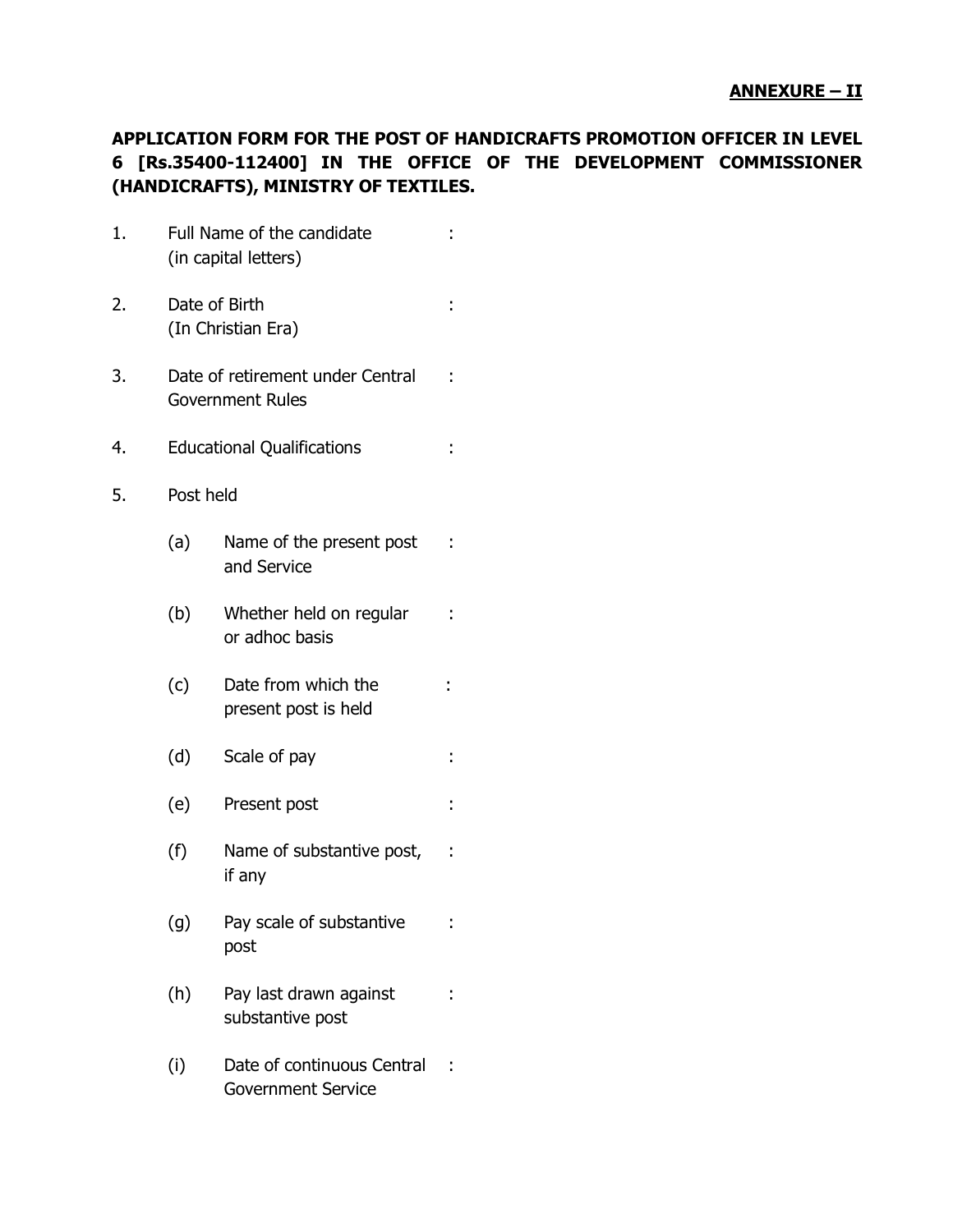- 6. Experience, if any, in the required : discipline/field
- 7. Details of service

| S.No. | Whether<br>Name of<br>Pay<br>Scale<br>on regular/<br>the post |  | Name of<br>the       | Duration |      | Nature of<br>duties |           |
|-------|---------------------------------------------------------------|--|----------------------|----------|------|---------------------|-----------|
|       | held                                                          |  | adhoc/<br>deputation | employer | From | To                  | performed |
| 1.    |                                                               |  |                      |          |      |                     |           |
| 2.    |                                                               |  |                      |          |      |                     |           |
| 3.    |                                                               |  |                      |          |      |                     |           |
| 4.    |                                                               |  |                      |          |      |                     |           |
| 5.    |                                                               |  |                      |          |      |                     |           |
| 6     |                                                               |  |                      |          |      |                     |           |

- 8. Whether belongs to SC/ST :
- 9. Special qualifications/experience, : if any
- 10. Date of return from the last : ex-cadre post, if any

Date :  $\blacksquare$  Name of the applicant  $\blacksquare$ 

Place : 2000 and 2010 Signature 2010 and 2010 and 2010 and 2010 and 2010 and 2010 and 2010 and 2010 and 2010 and 2010 and 2010 and 2010 and 2010 and 2010 and 2010 and 2010 and 2010 and 2010 and 2010 and 2010 and 2010 and 2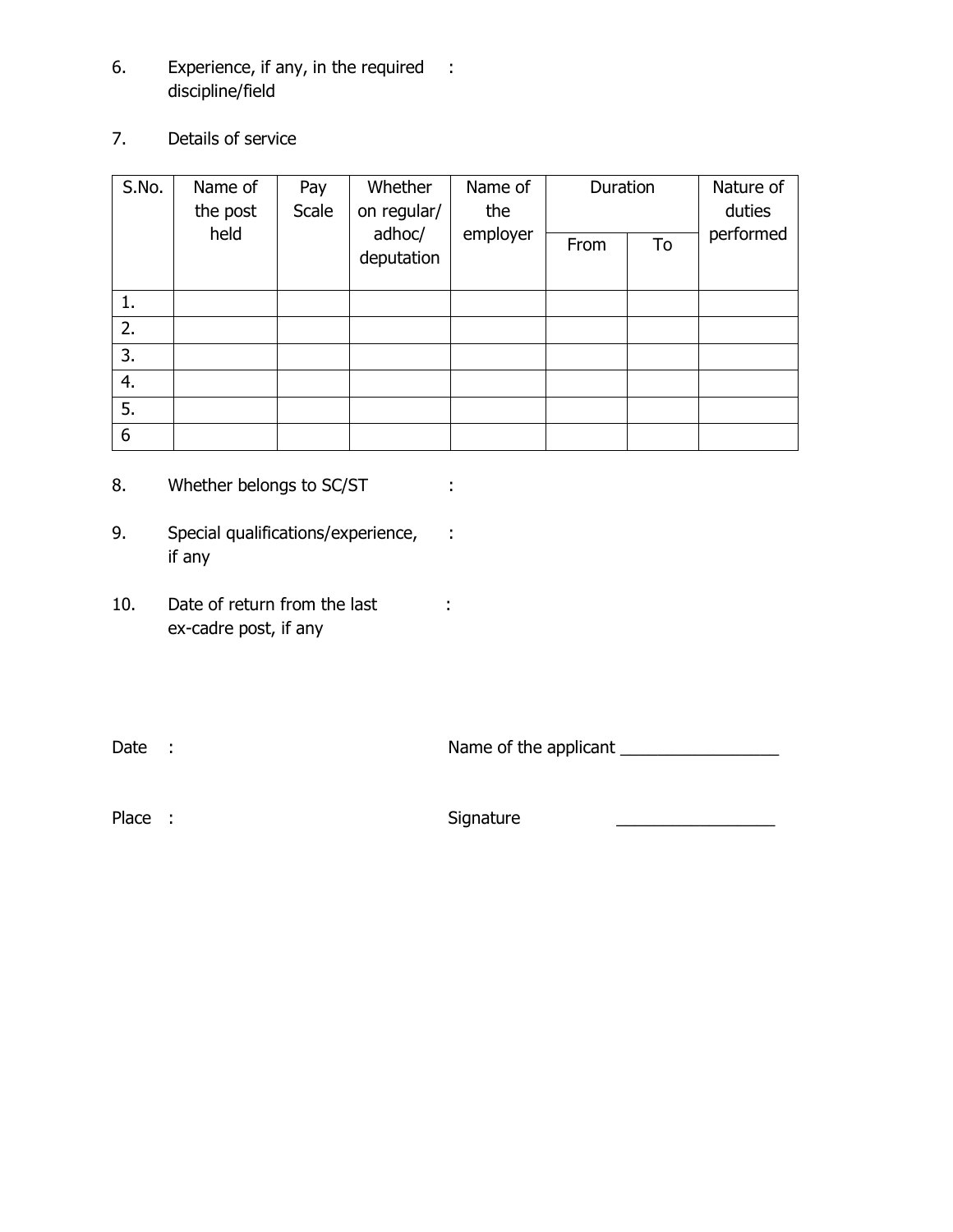### (To be filled by the office forwarding the application)

The application of Shri/Smt./Ms. \_\_\_\_\_\_\_\_\_\_\_\_\_\_\_\_\_\_\_\_\_\_\_\_\_\_ for the post of Handicrafts Promotion Officer on deputation basis is forwarded to the Office of the Development Commissioner (Handicrafts), West Block 7, R.K. Puram, New Delhi – 110066 for consideration please.

The ACR/APAR dossier of Shri/Smt./Ms. \_\_\_\_\_\_\_\_\_\_\_\_\_\_\_\_\_\_\_\_\_\_\_\_ containing his/her ACRs/APARs for the years \_\_\_\_\_\_\_\_\_\_ to \_\_\_\_\_\_\_\_\_\_\_ is also sent herewith. Certified that Shri/Smt./Ms. That Shri/Smt./Ms. case/proceedings are pending/contemplated against him/her.

The information furnished by Shri/Smt./Ms. \_\_\_\_\_\_\_\_\_\_\_\_\_\_\_\_\_\_\_\_ against Col. No.1 to 10 is correct to the best of my knowledge and belief. In the event of his/her selection for the post applied for, Shri/Smt./Ms.\_\_\_\_\_\_\_\_\_\_\_\_ will be relieved at short notice.

| Signature            |  |
|----------------------|--|
| Name                 |  |
| Designation          |  |
| <b>Official Seal</b> |  |

F.No.

Date

Place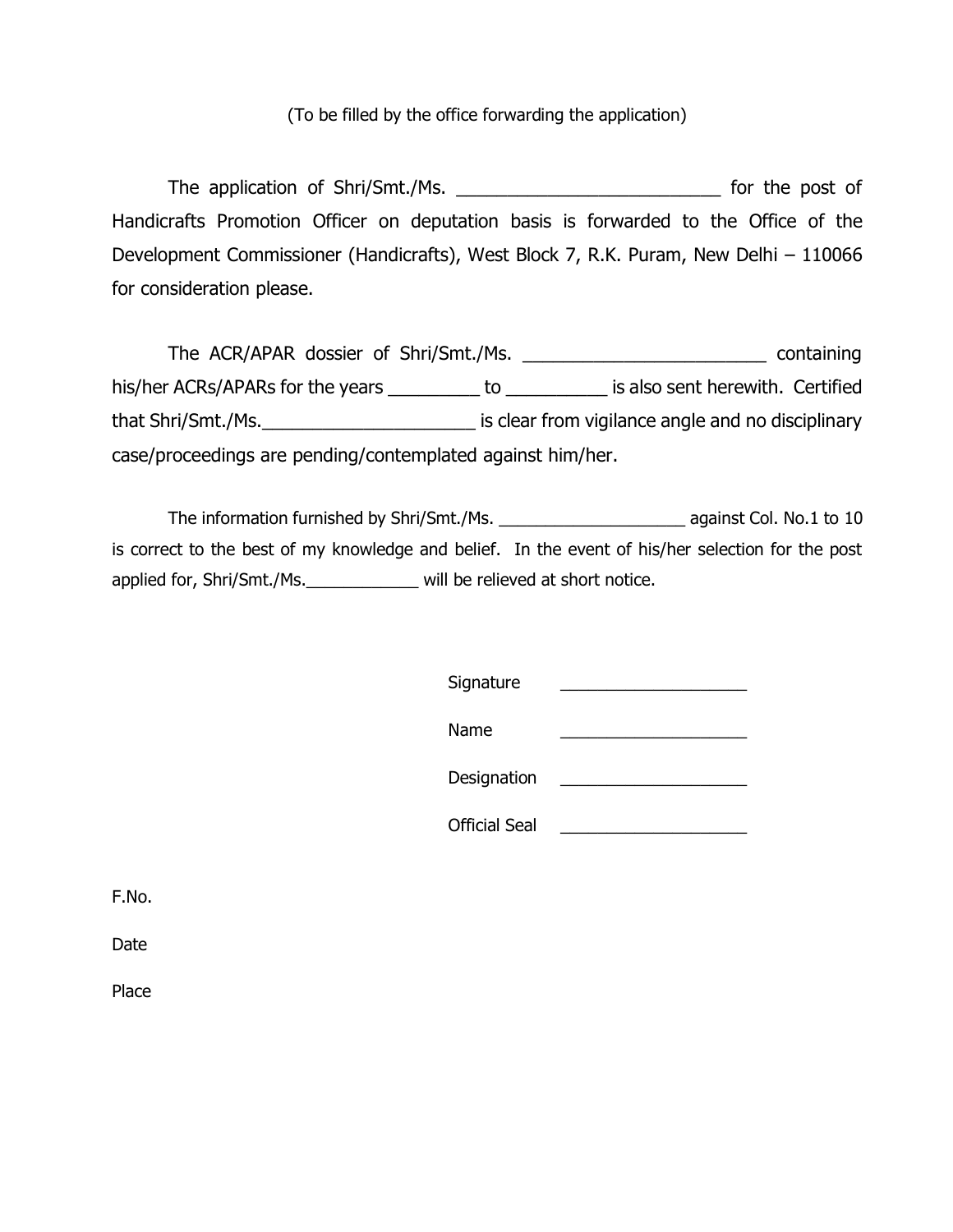# सं॰ ए-12025/6/2015-प्रशा॰ भारत सरकार वस्त्र मंरालय विकास आयुक्त (हस्तशिल्प) कार्यालय

पश्चिमी खण्ड-7, रामकृष्ण पुरम, नई दिल्ली - 110066 दिनांकः 18 फरवरी, 2022

#### **परिपत्र**

### **विषयः विकास आयुक्त (हस्तशिल्प) कायाालय, िस्त्र मंत्रालय मेंलेिल 6 (35400-112400 रुपए) मेंप्रतततियुक्क्त आधाि पि हस्तशिल्प संिधाि अधधकािी के पद पि भती के सबं ंध में।**

हस्तशिल्प संवर्धन अधिकारी (समूह 'ख' अराजपत्रित) काडर के 34 पद वेतन मैट्रिक्स के लेवल 6 (35400-112400 रुपए) में, केन्द्रीय /राज्य सरकार/संघ शासित राज्यों के अधीन कार्यरत अधिकारियों में से प्रतिनियुक्ति आधार पर भरे जाने का प्रस्त्ताव है। तनयश्ुक्त के स्त्थान का ब्यौरा अनुबंर्-क पर संलग्न है।

प्रतिनियुक्ति के नियम और शर्तें इस संबंध में समय-समय पर जारी होने वाले केन्द्रीय सरकार के नियमों एवं आदेशों के अनुसार होंगे। पद की पात्रता शर्तें अनुबंध-I में दी गई हैं।

पद के लिए आवेदन करने वाले अभ्यर्थियों जिन्हें अल्प समय के नोटिस पर कार्यमुक्त किया जा सके, के आवेदन अनुबंध-II में दिए गए निर्धारित प्रपत्र के अनुसार, उनकी अद्यतन गोपनीय रिपोर्ट पिछले 05 वर्षों की, सतर्कता अनापति प्रमाणपर, सत्यतनष्ठा प्रमाणपर और वपछले 10 वर्षों की छोिी/बड़ी शाश्स्त्त संबंर्ी प्रमाणपर सदहत उधित माध्यम से इस विज्ञापन के रोज़गार समाचार/ एम्पलायमेंट न्यूज़ में प्रकाशित होने की तारीख से दो माह के भीतर इस कार्यालय में प्राप्त होना आवश्यक हैं। अपूर्ण आवेदन स्वीकार नहीं किए जाएंगे।

पद के लिए आवेदन किए जाने वाले लिफाफे पर '' प्रतिनियुक्ति आधार पर हस्तशिल्प संवर्धन अधिकारी के पद के लिए आवेदन" लिखा होना चाहिए। ऐसे आवेदन, जिनके साथ उपरयुक्त दस्तावेज़ संलग्न नहीं होंगे अथवा जो अंतिम तिथि के पश्चात प्राप्त होते हैं अथवा अपूर्ण होंगे अथवा उचित माध्यम से नहीं भेजे गये हों उन पर विचार नहीं किया जाएगा।

यह विकास आयुक्त (हस्तशिल्प) के अनुमोदन से जारी किया जाता है।

**(आस्था अग्रिाल) सहायक तिदेिक (प्रिा.)**

सेवा में,

- 1. भारत सरकार के सभी मंरालय/ववभाग।
- 2. सभी राज्यों/ संघ शाशसत क्षेरों के मुख्य सधिव ।
- 3. ववकास आयुक्त (हस्त्त॰) कायाालय के सभी क्षेरीय तनिेशक।
- 4. सहायक निदेशक (आइ टी), विकास आयुक्त (हस्त<sup>ू</sup>) कार्यालय, नई दिल्ली को इस अनुरोध के साथ कि इस परिपत्र एवं अनुबंध को वेबसाइट में अपलोड हेतु ।
- 5. गार्ड फाइल।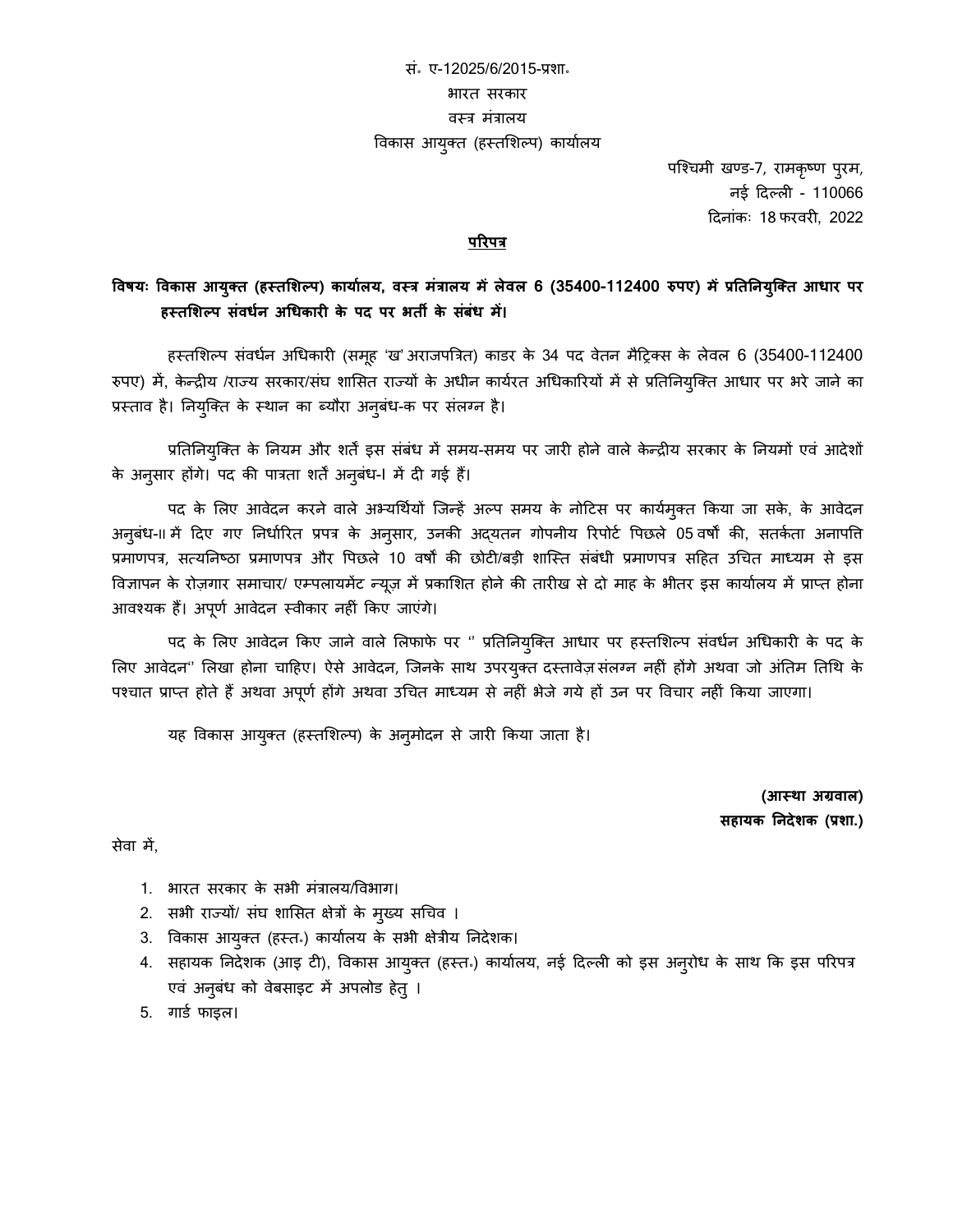| क्रमांक | नियुक्ति का स्थान | पदों की संख्या |
|---------|-------------------|----------------|
| 1.      | नई दिल्ली         | $02\,$         |
| 2.      | उदयपुर            | 01             |
| 3.      | रेवाड़ी           | 01             |
| 4.      | ऊधमपुर            | 01             |
| 5.      | जोधपुर            | 01             |
| 6.      | मुंबई             | 02             |
| 7.      | पणजी, गोवा        | 01             |
| 8.      | औरंगाबाद          | 01             |
| 9.      | जगदलपुर           | 01             |
| 10.     | नागपुर            | 01             |
| 11.     | अगरतला            | 02             |
| 12.     | गंगटोक            | $02\,$         |
| 13.     | आइज़ोल            | 02             |
| 14.     | इम्फाल            | 02             |
| 15.     | कोहिमा            | $01\,$         |
| 16.     | इटानगर            | 01             |
| 17.     | भुवनेश्वर         | 01             |
| 18.     | चेन्नई            | $01\,$         |
| 19.     | बंगलूरु           | 01             |
| 20.     | मैसूरू            | $01\,$         |
| 21.     | धारवाड़           | $01\,$         |
| 22.     | विजयवाड़ा         | $01\,$         |
| 23.     | तिरुपति           | 01             |
| 24.     | वारंगल            | $02\,$         |
| 25.     | हैदराबाद          | 02             |
| 26.     | पोर्ट ब्लेयर      | 01             |
|         | कुल               | 34             |

# <u>हस्तशिल्प संवर्धन अधिकारी की रिक्ति स्थिति</u>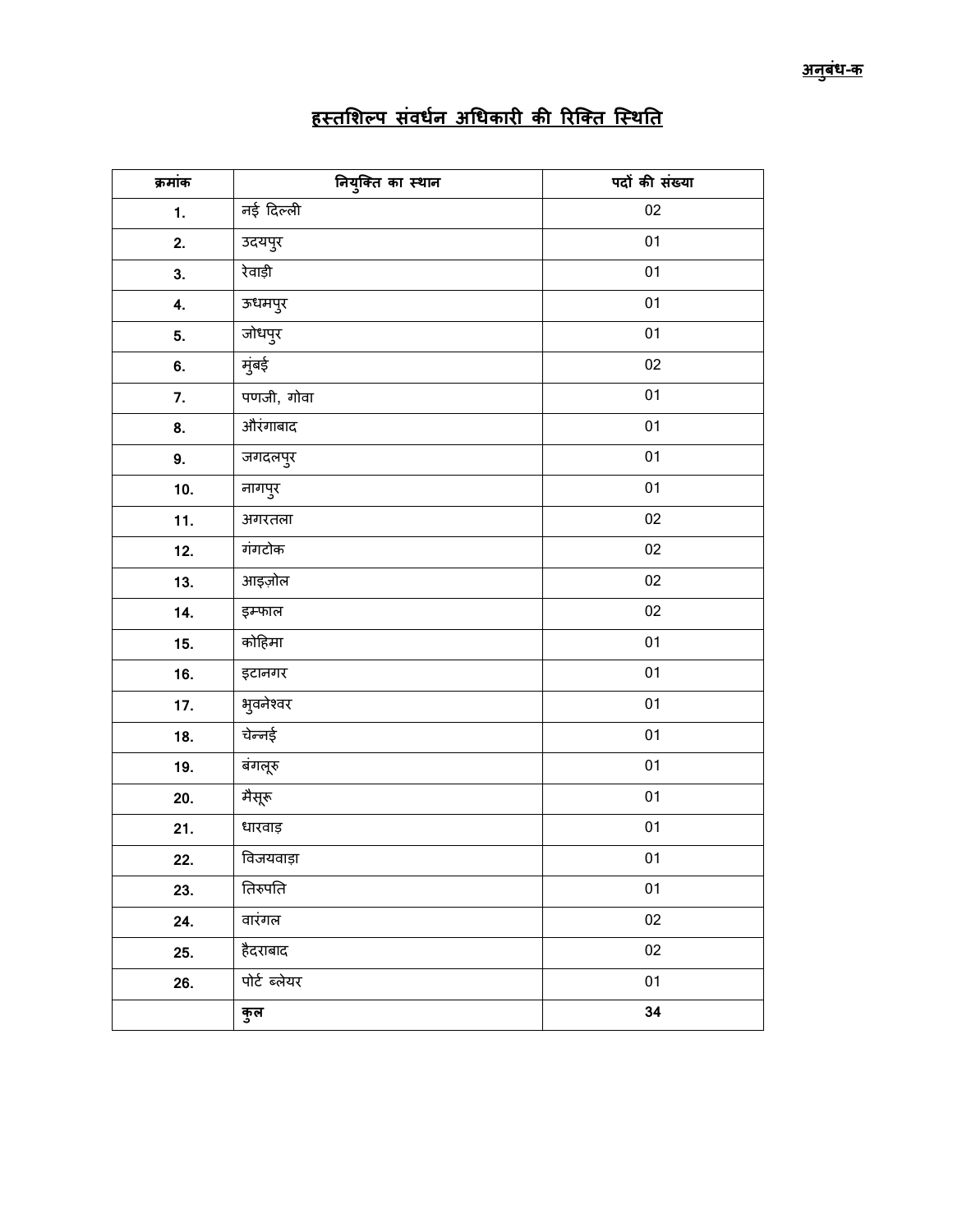**विकास आयक्ुत (हस्तशिल्प) कायाला य, िस्त्र मंत्रालय में प्रतततियक्ुक्त आधाि पि िेति मैट्रिक्स के लेिल 6 (35400- 112400 रुपए) में हस्तशिल्प संिधाि अधधकािी के पद के शलए पात्रता ितें।**

**-------------------------------------------------------------------------------------------------------------------------------------------**

**----**

- **1.** पद का नाम : हस्तशिल्प संवर्धन अधिकारी
- 2. वेतनमान : लेवल 6 (35400-112400 रुपए)

3. अनिवार्य अर्हताएं : केंद्र सरकार, राज्य सरकार या संघ शासित प्रशासन या सार्वजनिक क्षेत्र के उपक्रम या विश्वविद्यालय या मान्यता प्राप्त अनुसंधान संस्थान या अर्द्ध-सरकारी या स्वायत्त निकाय या सांविधिक संगठन के अधीन अधिकारी जो:

(क) (i) मूल काडर या विभाग में नियमित आधार पर समान पद धारक हो; या

(ii) मूल काडर या विभाग में नियुक्ति उपरांत प्रदत्त ग्रेड में नियमित आधार पर पे बैंड-1, 5200-20200/- रुपए ग्रेड वेतन 2800/- रुपए के पिों या समान में छह वर्षों की सेवा हो; और

(ख) शैक्षणणक अहाता -

किसी मान्यताप्राप्त यूनिवर्सिटी या संस्थान से चार वर्षों की अवधि का डिजाइन या ललित कला (फैशन या वस्त्र या वस्त्र उत्पादन) में स्नातक डिग्री तथा हस्तशिल्प या कुटीर या लघु उद्योग के क्षेत्र में एक वर्ष का अनुभव; या

किसी मान्यताप्राप्त यूनिवर्सिटी या बोर्ड या संस्थान से तीन वर्षों की अवधि के ललित कला (फैशन या वस्त्र डिजाइन) में डिप्लोमा के साथ हस्तशिल्प या कुटीर या लघु उद्योग के क्षेत्र में दो वर्षों का अनुभव।

#### <u>नोट:</u>

- 1. फीडर श्रेणी के विभागीय अधिकारी जो पदोन्नति की सीधी लाइन में हैं, वे प्रतिनियुक्ति हेतु पात्र नहीं है। इसी प्रकार, प्रतिनियुक्त अधिकारी पदोन्नति द्वारा नियुक्ति हेतु पात्र नहीं है।
- 2. प्रतिनियुक्ति की अवधि (अल्पकालिक कोंट्रेक्ट सहित) इस नियुक्ति से तत्काल पूर्व केन्द्र सरकार के उसी अथवा किसी अन्य संगठन/विभाग में धारित अन्य संवर्ग बाह्य पद में प्रतिनियुक्ति की अवधि (अल्पकालिक कोंट्रेक्ट सहित) को मिलाकर साधारणतया तीन वर्ष से अधिक नहीं होगी।
- 3. प्रतिनियुक्ति द्वारा नियुक्ति (अल्पकालिक कोंट्रेक्ट सहित) के लिए अधिकतम आयु सीमा आवेदन प्राप्त होने की अंतिम तिथि को 56 वर्ष से अधिक नहीं होनी चाहिए।
- 4. प्रतिनियुक्ति/आमेलन आधार पर नियुक्ति के उद्देश्य के लिए, 01 जनवरी, 2006 से पहले किसी अधिकारी दवारा नियमित आधार पर की गई सेवा अथवा जिस तिथि से छठे केन्द्रीय वेतन आयोग की सिफारिशों के आधार पर संशोधित वेतन संरचना लागू हुई हो, जहां एक से अधिक पूर्व संसोधित वेतनमन को एक ग्रेड, जिसमे समान ग्रेड पे या वेतनमन हो, में सम्मशलत ककया जाए और जहां यह लाभ केवल उसी पि केशलए हो श्जसके शलए वह ग्रेड पे या वेतनमन त्रबना ककसी के उन्द्नततकरण के सामान्द्य प्रततस्त्थापन ग्रेड हो के अलावा, तब से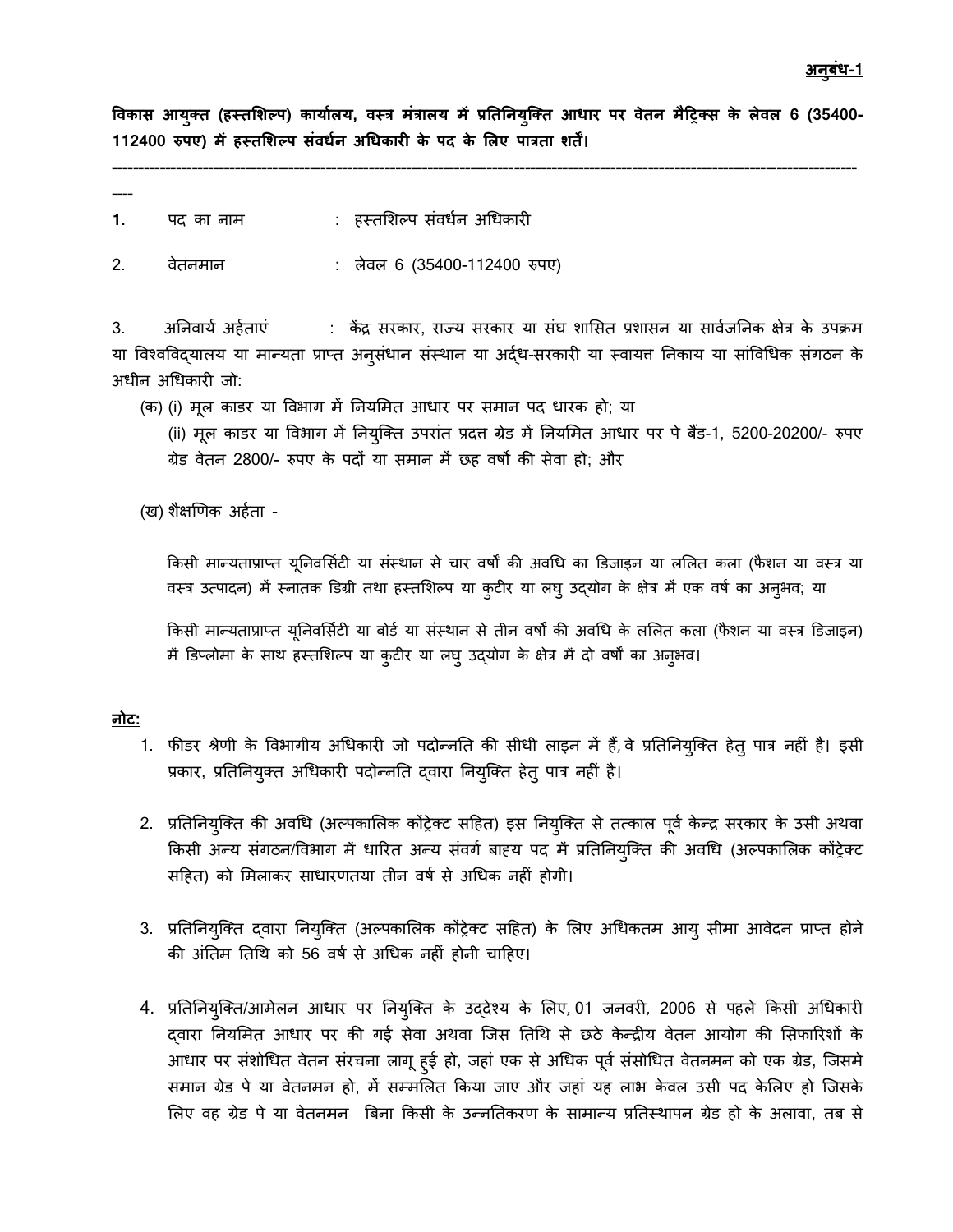संबन्धित ग्रेड पे या वेतन आयोग के सिफ़ारिशों के आधार पर तदनुरूपी वेतन/ वेतनमन में की गयी सेवा को माना जाएगा।

**अिबुधं -II**

**विकास आयक्ुत (हस्तशिल्प) कायाालय, िस्त्र मंत्रालय मेंप्रतततियक्ुक्त आधाि पि लेिल 6 (35400-112400 रुपए) में हस्तशिल्प संिधाि अधधकािी के पद के शलए आिेदि प्रपत्र ।** 

- **1**. प्राथी का परूा नाम : (स्त्पष्ि अक्षरों में) 2. जन्द्म ततधथ : (ईसवी सन् में) 3. केन्द्रीय सरकार के नियमों के अन्तर्गत सेवा निवृत्ति की तारीख : 4. शैक्षणणक अहाताएं : 5. धारित पद: क) वर्तमान पद का नाम एवं सेवा ख) क्या नियमित अथवा तदर्थ आधार पर कार्यरत हैं : ग) तारीख, जब से वर्तमान पद पर कार्यरत हैं घ) वेतनमान ङ) वर्तमान पद च) मूल पद का नाम, यदि कोई हो छ) मूल पद का वेतनमान ज) मूल पद पर लिया गया अंतिम वेतन झ) केन्द्रीय सरकार में तनयशमत सेवा की तारीख : 6. अपेक्षित विषय/क्षेत्र में अनुभव, यदि कोई हो : : : : : :
	- 7. सेवा का ब्यौरा:

| क्रमांक | धारित पद | वेतनमान | क्या नियमित/ तदर्थ/   | नियोक्ता का | अवधि |    | निष्पादित  |
|---------|----------|---------|-----------------------|-------------|------|----|------------|
|         | का नाम   |         | प्रतिनियुक्ति आधार पर | नाम         | से   | तक | कार्यों का |
|         |          |         | हैं                   |             |      |    | स्वरुप     |
|         |          |         |                       |             |      |    |            |
| 2       |          |         |                       |             |      |    |            |
| 3       |          |         |                       |             |      |    |            |
| 4       |          |         |                       |             |      |    |            |
| 5       |          |         |                       |             |      |    |            |
| 6       |          |         |                       |             |      |    |            |

8. क्या अनुसूचित जाति/अनुसूचित जनजाति से संबंध रखते हैं :

9. ववशेर्ष योग्यताएं/अनभु व, यदि कोई हो :

10. पिछले संवर्ग-बाह्य पद से लौटने की तिथि, यदि कोई हो :